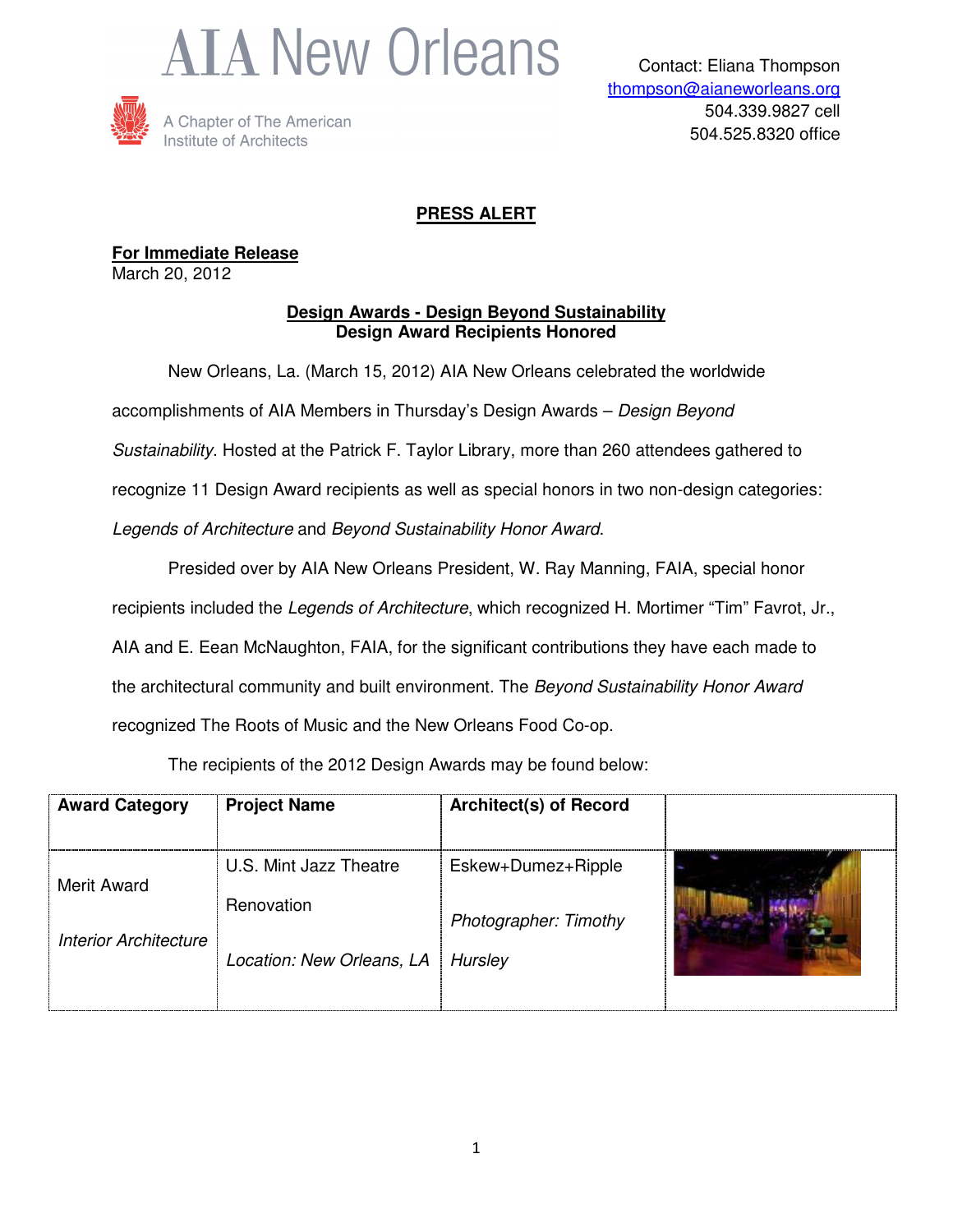# **AIA New Orleans**



A Chapter of The American<br>Institute of Architects

Contact: Eliana Thompson thompson@aianeworleans.org 504.339.9827 cell 504.525.8320 office

| Merit Award<br><b>Interior Architecture</b>                           | Gutenmacher Apartment<br>Location: Paris, France                                      | <b>AEDS</b><br>Photographer: Christian<br><b>Richters</b>                                       |  |
|-----------------------------------------------------------------------|---------------------------------------------------------------------------------------|-------------------------------------------------------------------------------------------------|--|
| <b>Merit Award</b><br><b>Adaptive Reuse</b>                           | <b>Rice Mill Lofts</b><br>Location: New Orleans, LA                                   | <b>Wayne Troyer Architects</b><br>Photographer: Chad<br>Chenier Photography and<br>Wayne Troyer |  |
| <b>Merit Award</b><br><b>Adaptive Reuse</b>                           | Lamar Advertising Corp.<br>Headquarters<br>Location: Baton Rouge, LA                  | Eskew+Dumez+Ripple<br>Photographer: Timothy<br>Hursley                                          |  |
| <b>Merit Award</b><br><b>Historic</b><br>Preservation/Resto<br>ration | <b>LSU Music &amp; Dramatics</b><br><b>Arts Building</b><br>Location: Baton Rouge, LA | <b>HMS Architecture</b><br>Photographer(s): David<br>L. Hoste and Nathaniel<br>Walker           |  |
| Honor Award<br><b>Unbuilt Architecture</b>                            | <b>Grow Dat Youth Farm</b><br>Location: New Orleans, LA                               | <b>Tulane City Center</b><br>Photographer(s): Johanna<br>Gilligan and Emilie Taylor             |  |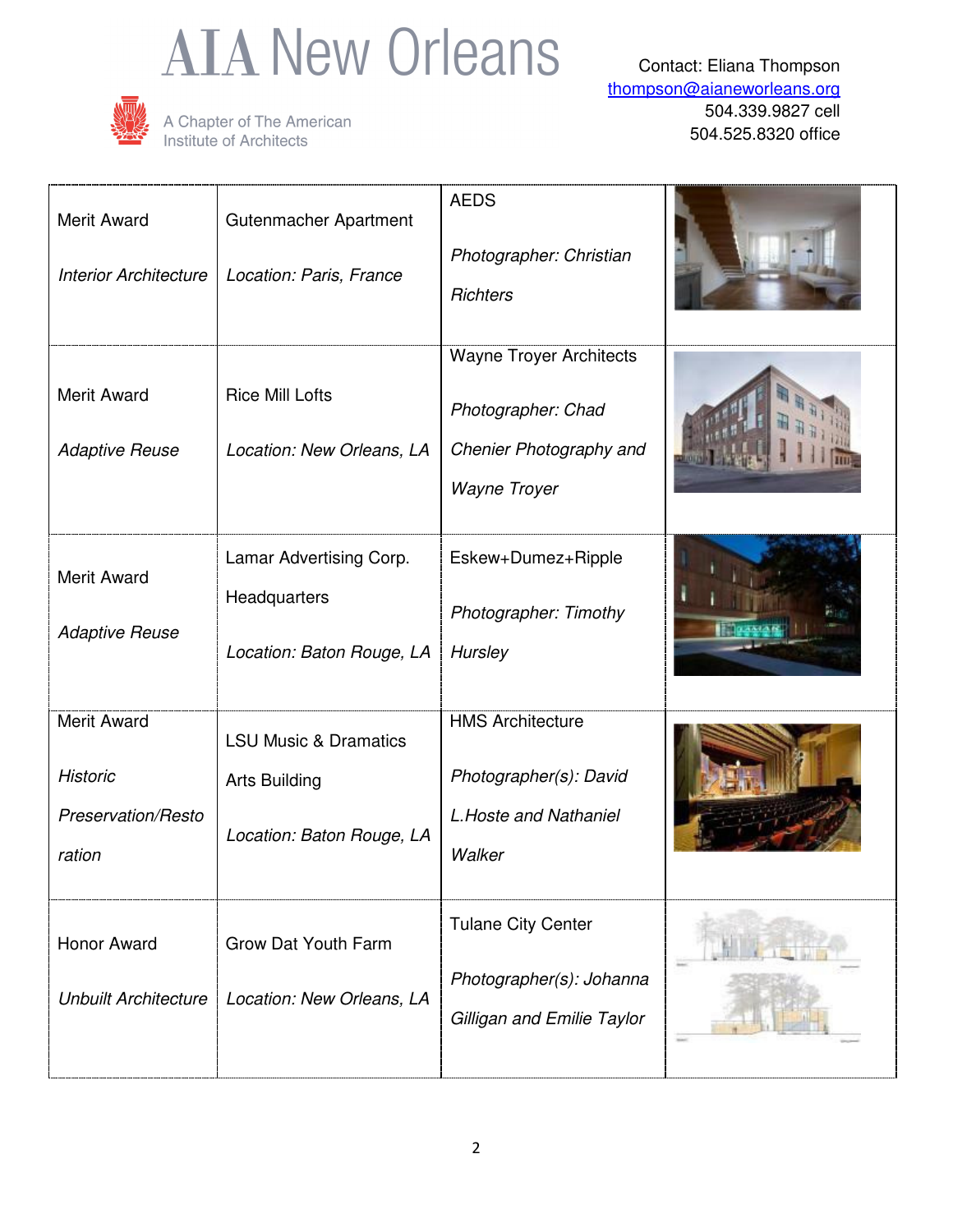# **AIA New Orleans**



A Chapter of The American<br>Institute of Architects

Contact: Eliana Thompson thompson@aianeworleans.org 504.339.9827 cell 504.525.8320 office

| <b>Merit Award</b><br>Residential<br>Architecture | Columbia Parc at the<br><b>Bayou District</b><br>Location: New Orleans, LA | <b>Broadmoor Design Group</b><br>Photographer(s): JHP<br>Architecture/Urban Design<br>and Rion Rizzo                          |  |
|---------------------------------------------------|----------------------------------------------------------------------------|-------------------------------------------------------------------------------------------------------------------------------|--|
| <b>Merit Award</b><br>Residential<br>Architecture | "V House"<br>Location: withheld at<br>owner's request                      | Errol Barron/Michael<br>Toups<br>Photographer: Errol Barron                                                                   |  |
| <b>Merit Award</b><br>Architecture                | St. Bernard Fire Station<br>No. 6<br>Location: Meraux,<br>Louisiana        | <b>Chase Marshall</b><br>Photographer(s): Will<br>Crocker Photography and<br><b>Courtesy of Chief Thomas</b><br><b>Stone</b>  |  |
| <b>Merit Award</b><br>Architecture                | <b>Weatherhead Hall</b><br>Location: New Orleans, LA                       | Hanbury Evans Wright<br>Vlattas + Co. in assoc. with<br>John C. Williams<br>Architects LLC.<br>Photographer: Robert<br>Benson |  |